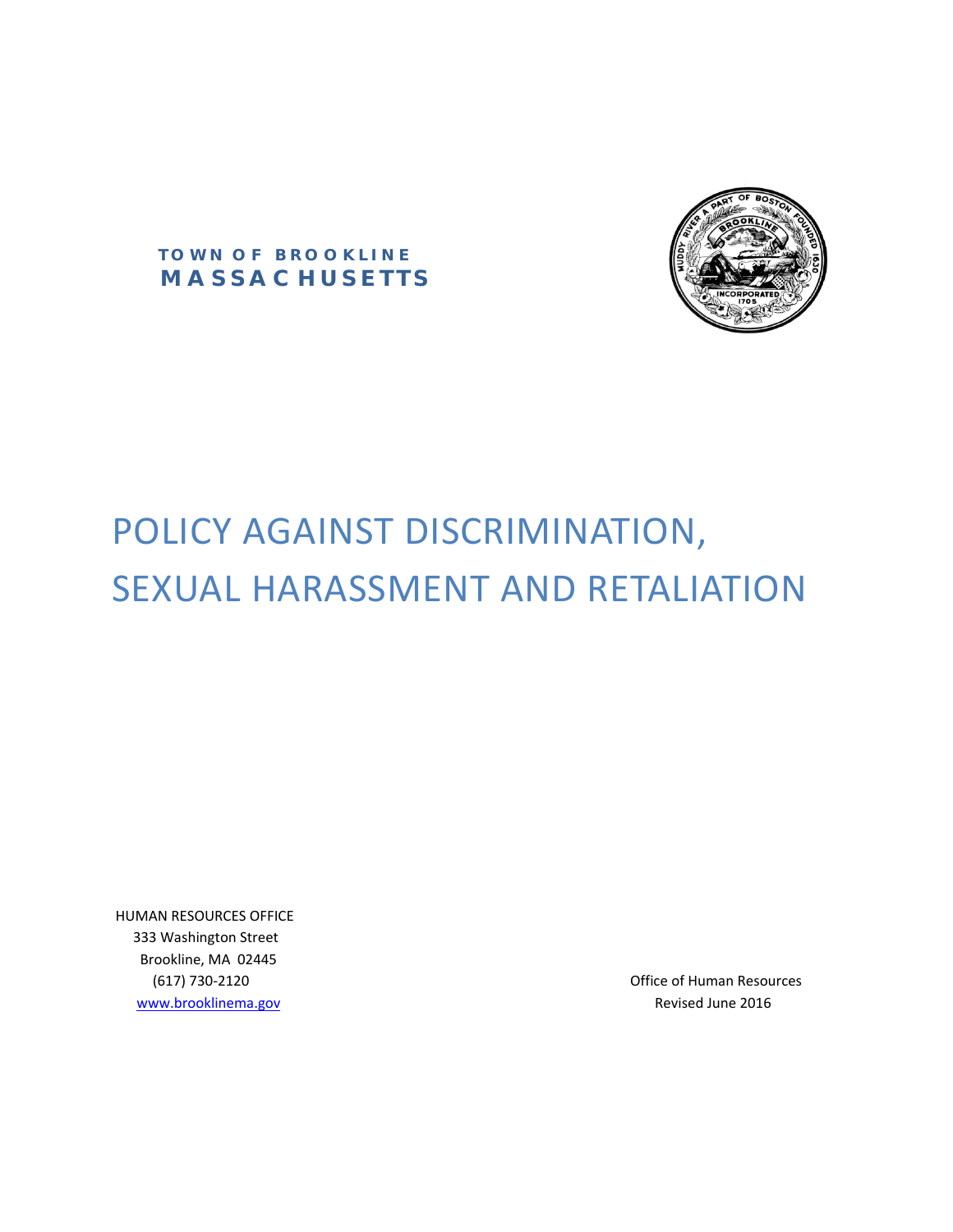## POLICY AGAINST DISCRIMINATION, SEXUAL HARASSMENT **AND RETALIATION**

## **Contents**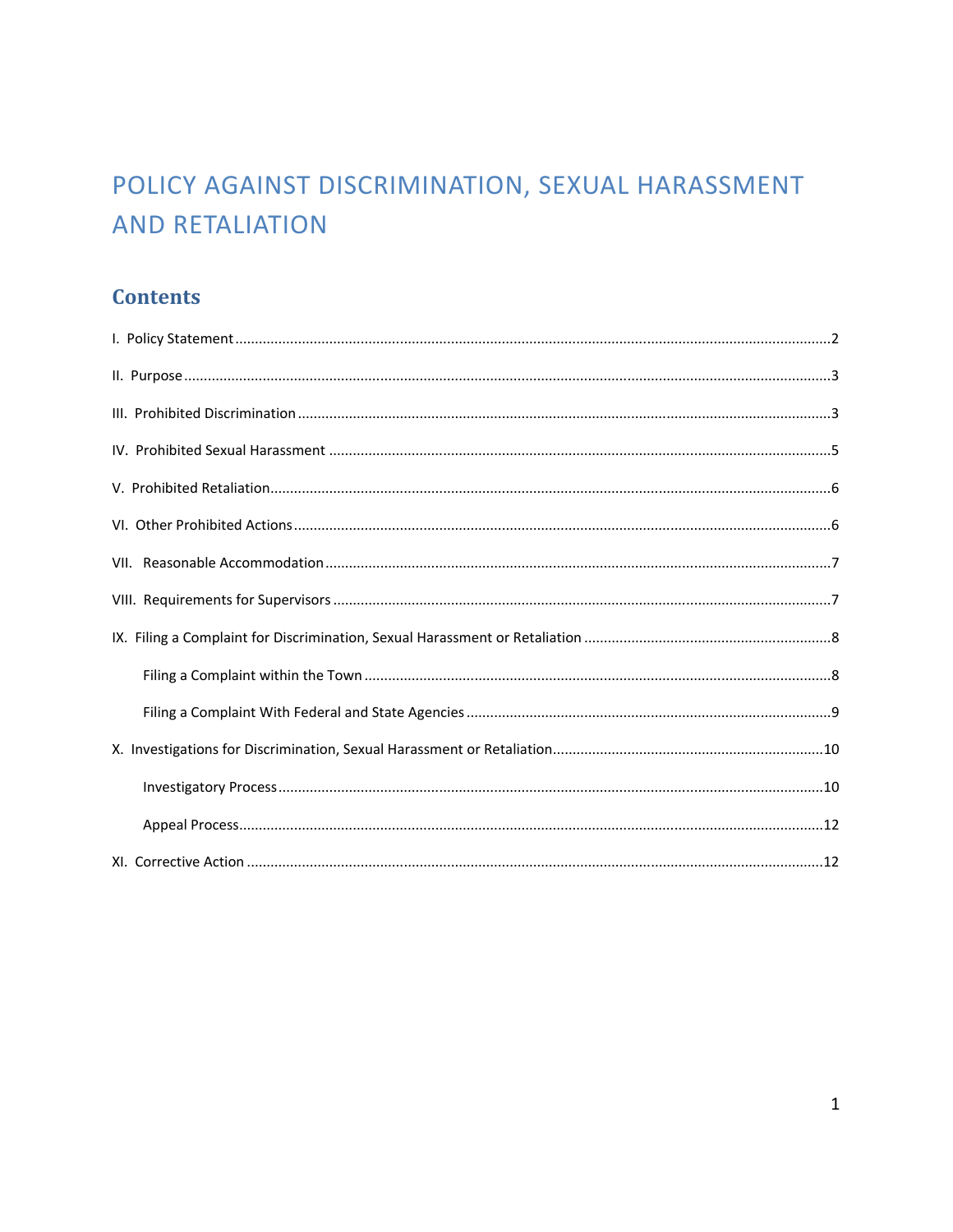#### **I. POLICY STATEMENT**

The Town of Brookline is proud of its tradition of congenial, respectful, professional relationships among its employees and its citizens and is committed to ensuring that these relationships remain cordial, respectful, inclusive and free of bias and prejudice. The Town of Brookline is committed to ensuring equitable participation for individuals of all backgrounds in all of its daily operations, consistent with state and federal civil rights laws. Consistent with these laws, the Town prohibits discrimination, sexual harassment and retaliation by or against its employees, as detailed below.

To achieve our goal of providing a workplace that is professional, diverse and inclusive, the Town of Brookline has zero tolerance for the conduct that is described in this policy, and when reported, it will take prompt, appropriate steps to investigate and, where found to exist, eliminate the conduct and impose any necessary corrective action, including significant disciplinary action.

This policy also serves as the Town's Notice of Rights and Grievance Procedure under Title IX, Title VI, and similar federal<sup>1</sup> and state<sup>2</sup> laws.

This policy applies to all persons employed by the Town of Brookline Board of Selectmen and any of the departments and division that report to the Board of Selectmen including represented and unrepresented employees, and to volunteers, interns, and, where applicable, to appointed and elected officials of the Town of Brookline, collectively referred to as "employees" herein. This policy does not apply to members of the Brookline School Committee or any of the employees or departments or divisions that report to the Brookline School Committee, including volunteers or interns of the Brookline School System; those individuals should refer to the Brookline Public School's anti-discrimination and sexual harassment policies.

<sup>1</sup> *E.g.,* Title VII of the Civil Rights Act of 1964, the Rehabilitation Act of 1973, the Americans with Disabilities Act, the Age Discrimination in Employment Act, and the Genetic Information Nondiscrimination Act of 2003.

<sup>2</sup> *E.g.,* Massachusetts General Laws, Chapter 151B.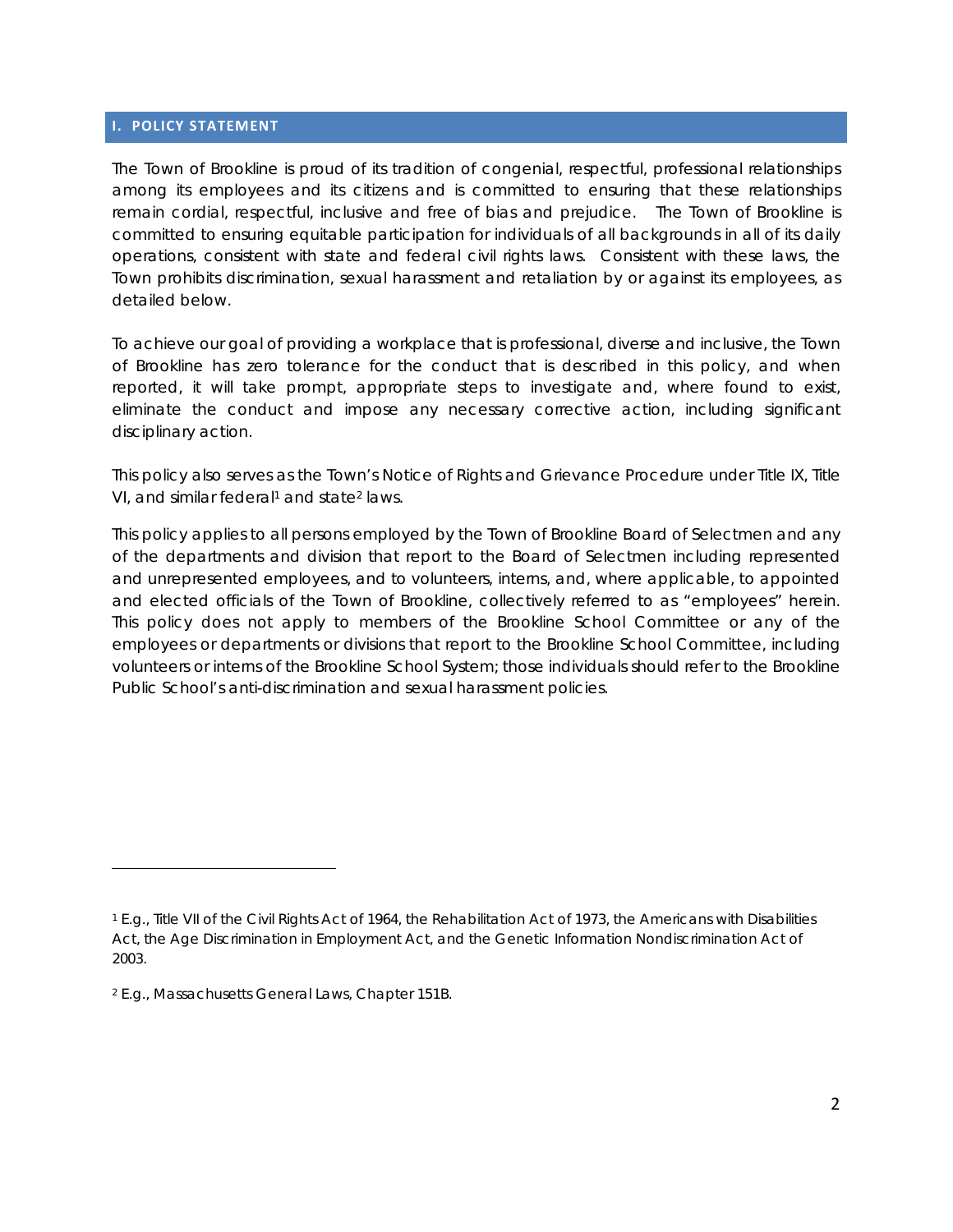#### **II. PURPOSE**

This policy has four general aims:

- 1. to educate employees of the Town of Brookline as to their right to work in an atmosphere free from discrimination, sexual harassment and retaliation as set forth in this policy;
- 2. to educate employees of the Town of Brookline as to what might constitute prohibited discrimination, sexual harassment and retaliation so that they will not engage in such behavior and will understand and expect specific consequences should they engage in such behavior;
- 3. to empower and strongly encourage those who reasonably believe that they have been the victims of discrimination, sexual harassment or retaliation to report any incidents of such behavior and to obtain relief, as appropriate under the circumstances, through a simple, yet comprehensive, complaint procedure; and
- 4. to hold responsible and discipline those who engage in discrimination, sexual harassment and/or retaliation.

#### **III. PROHIBITED DISCRIMINATION**

The Town of Brookline ("the Town") strictly prohibits discrimination (*i.e.,* adverse or hostile treatment) on the basis of the following protected classes and characteristics:

- Race or color,
- Religion,
- National origin or ancestry,

<u> 1989 - Johann Stein, marwolaethau a bhann an t-Amhair Aonaichte ann an t-Amhair Aonaichte ann an t-Amhair Aon</u>

- **•** Gender,
- Sexual orientation,
- Gender identity3

<sup>&</sup>lt;sup>3</sup> M.G.L. Ch 4, sec. 7 provides "Gender identity" shall mean a person's gender-related identity, appearance or behavior, whether or not that gender-related identity, appearance or behavior is different from that traditionally associated with the person's physiology or assigned sex at birth. Gender-related identity may be shown by providing evidence including, but not limited to, medical history, care or treatment of the gender-related identity, consistent and uniform assertion of the gender-related identity or any other evidence that the gender-related identity is sincerely held as part of a person's core identity; provided, however, that gender-related identity shall not be asserted for any improper purpose.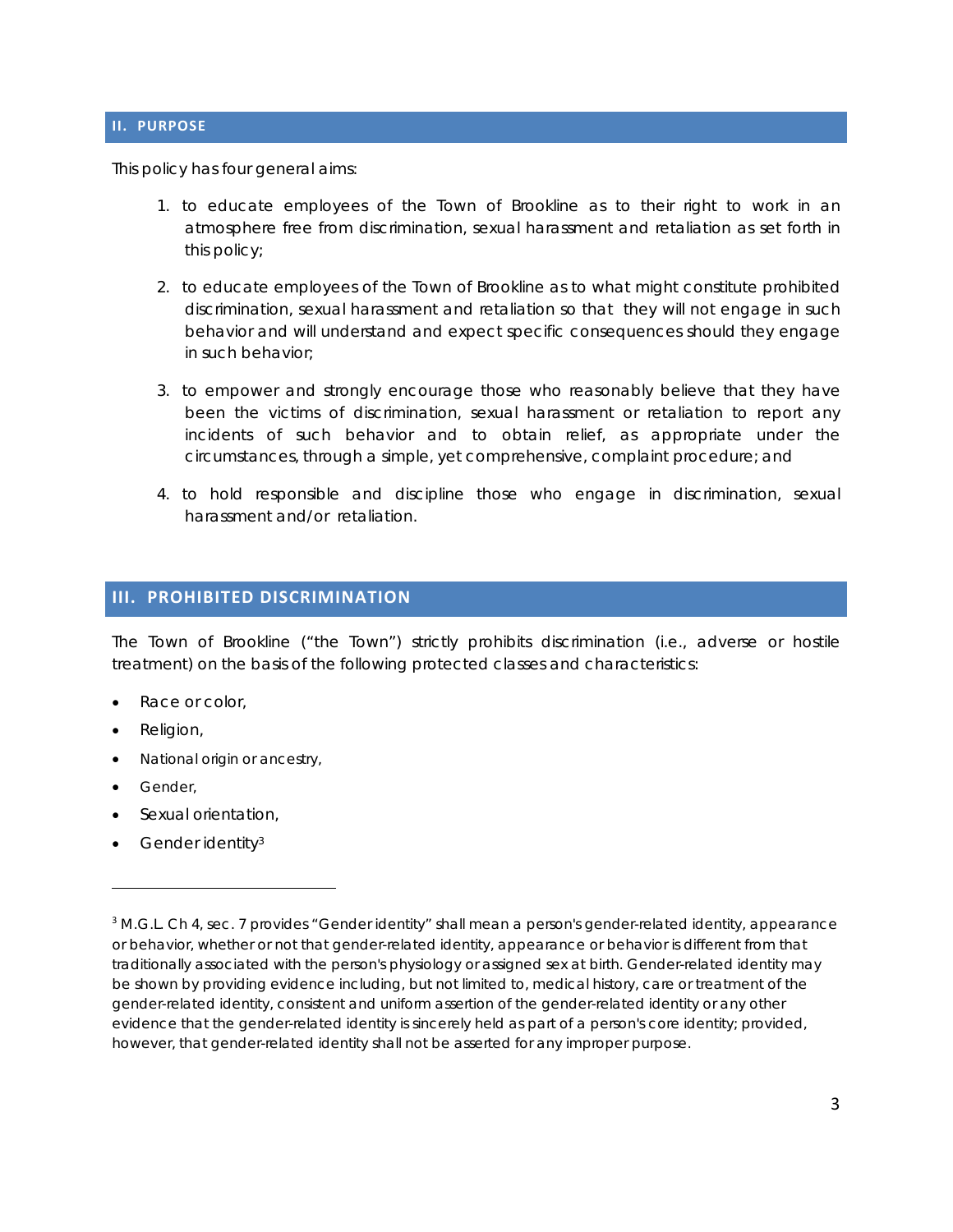- Current or former membership in, application to, or obligation to perform military services,
- Age (40 and above),
- Physical or mental disability,
- Genetic information (i.e., results of genetics testing)
- Maternity leave,

Discrimination based on protected classes toward or by employees occurring in the workplace or outside of the workplace when such conduct is associated with, or could reasonably be expected to impact the workplace, will not be tolerated by the Town.

This policy prohibits adverse treatment based on the protected classes and characteristics described above in all Town-sponsored practices, programs, services and activities, including, but not limited to:

- Recruitment,
- Selection,
- Compensation and benefits,
- Professional development and training,
- Reasonable accommodation for disabilities or religious practices,
- Promotion,
- Transfer,
- Discipline including termination,
- Layoff,
- Other terms and conditions of employment and provision of services, and
- Participation in a Town program, service or activity, or receipt of a Town benefit.

Prohibited Discriminatory Harassment:Hostile treatment that is based on, motivated by or expresses a negative attitude toward a person's membership in a protected class or protected characteristic and that creates an intimidating, hostile, or offensive work environment is strictly prohibited by this policy. Such prohibited hostile treatment may include, but is not limited to:

- use of epithets, slurs or nicknames that refer to a person's protected characteristic such as, but not limited to, race or sexual orientation,
- jokes that have the purpose or effect of demeaning or making fun of a person based on a protected characteristic,
- graffiti or other visual messages or displays that degrade a person based on a protected characteristic, and
- any other verbal or non-verbal conduct that has the purpose or effect of creating a hostile work environment based on a person's protected characteristic.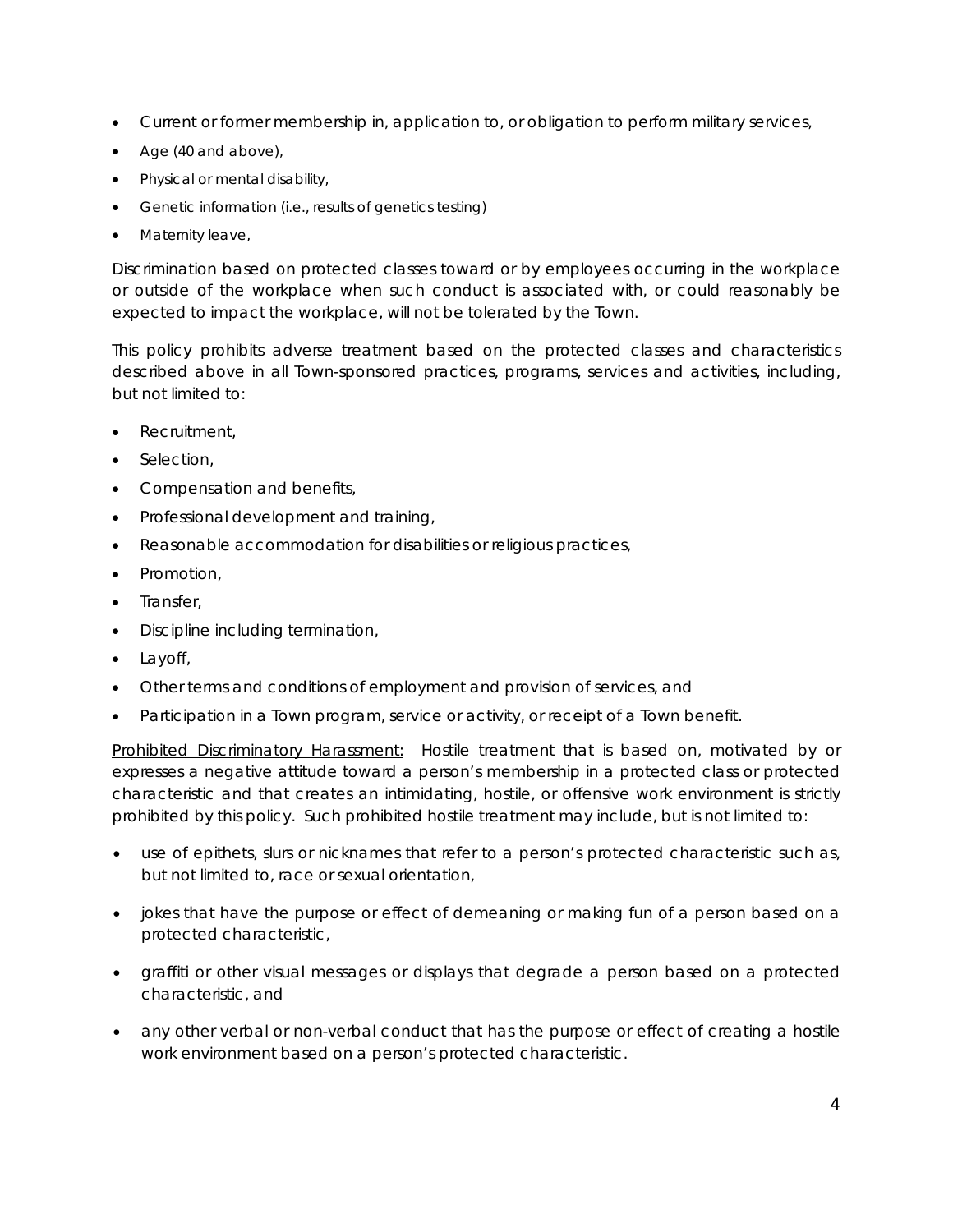Non-Employees: This policy prohibits Town employees from discriminating against nonemployees in connection with any of the Town's programs, services and activities. Such nonemployees could include citizens or vendors of the Town. In addition, the Town will strive to protect its employees from any discrimination by non-employees.

#### **IV. PROHIBITED SEXUAL HARASSMENT**

Sexual harassment is defined as unwelcome sexual advances, requests for sexual favors, and other verbal or physical conduct or a submission to such conduct is made either explicitly or implicitly a term or condition of the individual's employment, participation in a Town program, service or activity, or receipt of a Town benefit;

- (1) Submission to or rejection of such conduct by an individual is used as the basis for employment decisions affecting such individual; or a decision regarding an individual's participation in a Town program, Service or activity or receipt of a Town benefit; **OR**
- (2) Such conduct has the purpose or effect of unreasonably interfering with an individual's work performance, participation in a Town program, service or activity, or receipt of a Town benefit, or creating an intimidating, hostile or offensive work environment.

Sexual harassment may include conduct by men toward women, men toward men, women toward men, women toward women, employees toward supervisors, supervisors toward employees, employees toward citizens or vendors, and citizens or vendors toward employees.

Sexual harassment may include, but is not limited to:

- Sexual advances or propositions or requests for sexual favors;
- preferential treatment or promises of preferential treatment for submitting to sexual conduct, or less favorable treatment or threats of less favorable treatment for not submitting to sexual conduct;
- physical attacks of a sexual nature, including rape, battery, and molestation, and attempts to do so;
- other unwelcome touching of a personal nature, including but not limited to, hugging, kissing, pinching, patting, grabbing, brushing against, and poking;
- sexual or obscene gestures, noises, whistling, remarks, suggestions, innuendo or jokes;
- comments or questions enquiring about a person's body or sexual abilities, deficiencies or experience;
- staring or leering;
- displaying (including, but not limited to, on walls, lockers, and computer screens), or by the reading or viewing, of sexually-suggestive or pornographic objects, pictures or other graphic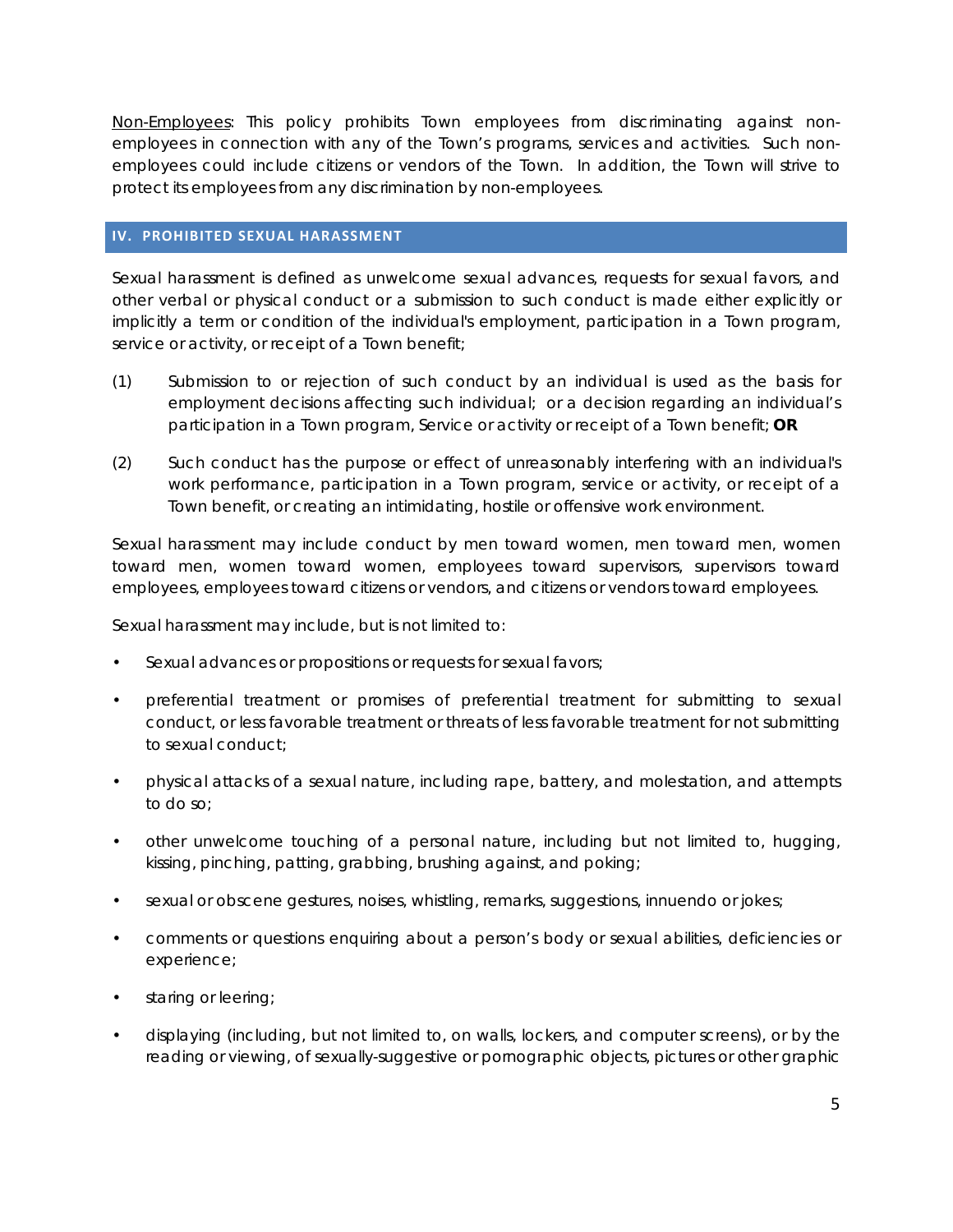or written material (materials being used in official police department investigations are exempt from this prohibition provided that investigating officers use reasonable care to shield the otherwise restricted material from all personnel other than those with a legitimate need to view such materials as part of the employee's job responsibilities);

- disseminating sexually-suggestive or pornographic graphic or written material by voice mail, email, or websites, or through other electronic means (with an exception for official police department investigations, as provided above);
- Preference to employees because they are involved in a consensual sexual or romantic relationship or less favorable treatment of same because they are not involved in a consensual sexual or romantic relationship; and
- any other verbal or non-verbal conduct of a sexual nature that has the purpose or effect of subjecting a person to an intimidating, hostile or offensive environment.

Sexual harassment of or by employees occurring in the workplace or outside of the workplace, when such is associated with, or could reasonably be expected to impact the workplace, will not be tolerated by the Town. Such conduct could include, but is not limited to, following a person home from the workplace without the person's consent, making repeated unwelcome sexual overtures by telephone, by email or through other electronic means, or sending unwelcome sexual materials through the mail, email or through other electronic means.

Supervisors are prohibited from engaging in a dating, romantic or sexual relationship with any employee who reports to them.

#### **V. PROHIBITED RETALIATION**

The Town prohibits punitive action of any kind against a person for engaging in protected conduct such as complaining of, reporting, or opposing acts of discrimination, sexual harassment and/or retaliation, or for participating or serving as a witness in an internal or external investigation or proceeding concerning such conduct. Prohibited retaliation may include, but is not limited to:

- demoting a person, or taking any other adverse job action against a person based on a person's protected conduct,
- denying Town services to a person on such basis, or
- subjecting a person to shunning, hazing, or name-calling, or any other hostile verbal or nonverbal conduct on such basis.
- $\bullet$

#### **VI. OTHER PROHIBITED ACTIONS**

Knowingly falsely denying, falsely accusing or pressuring, goading or encouraging false denials or accusations; as well as covering up, or attempting to cover up conduct prohibited by this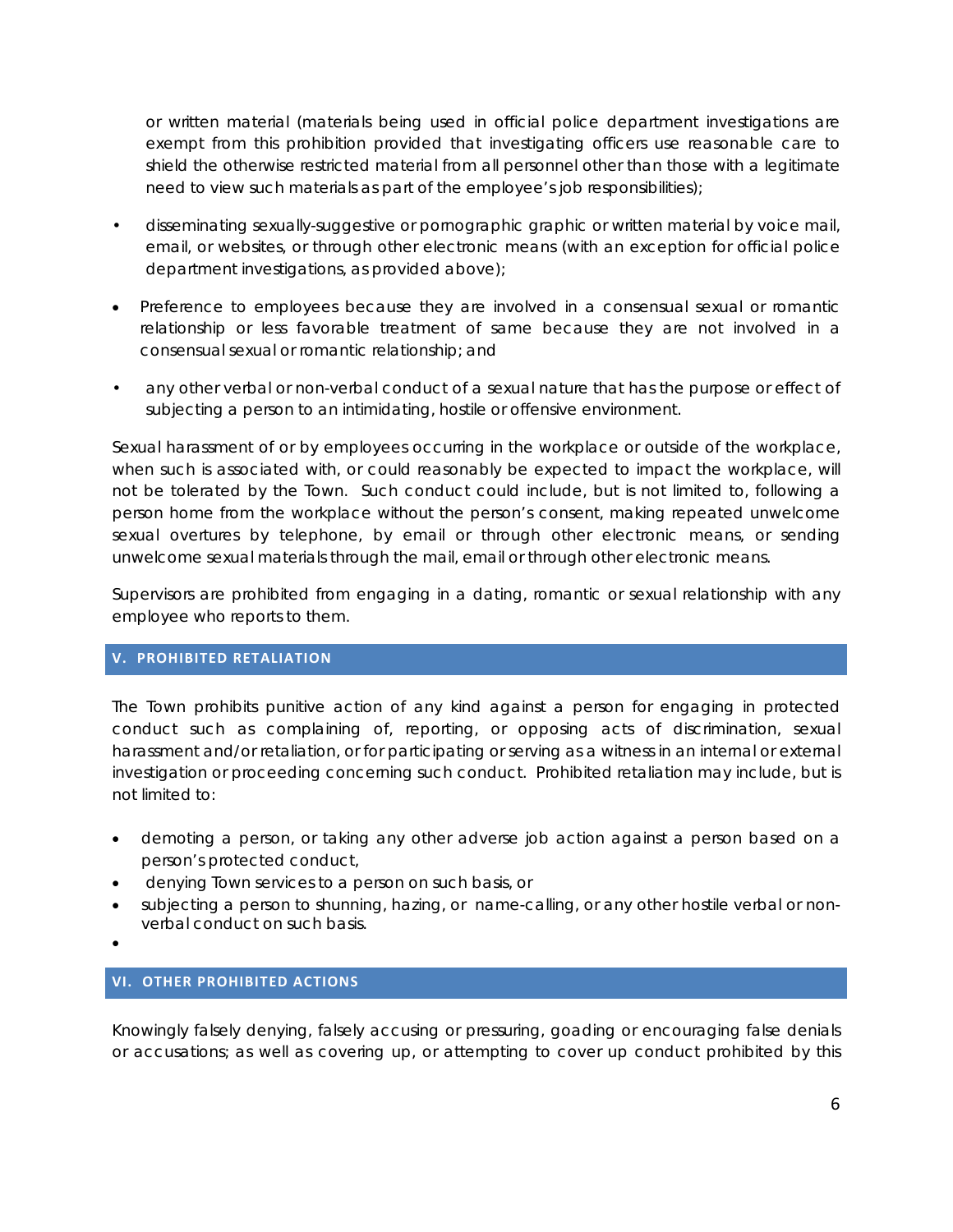Policy will also not be tolerated and will result in discipline of the offending employee up to and including termination.

#### **VII. REASONABLE ACCOMMODATION**

The Town of Brookline is committed to providing reasonable accommodation for qualified persons with disabilities or with religious observance or practice requirements to ensure to such persons an equal opportunity in employment and to enjoy and participate in the Town's programs, services and activities. In the workplace, the Town will provide a reasonable accommodation that would enable a qualified person with a disability or with religious observance or practice requirements to compete for and perform the essential functions of a job, gain access to the workplace, and enjoy equal access to the benefits and privileges of employment, such as trainings and details.

A reasonable accommodation is one that would not pose an undue financial or administrative burden on the Town by being unduly costly, extensive, substantial or disruptive, or by fundamentally altering the nature or operation of the Town's business. Depending on the facts, examples of reasonable accommodations may include, but are not limited to, a modified work or break schedule, altering how or when job duties are performed, reasonable modifications to Town policies, supplying an auxiliary aid or service to permit effective communication, and providing assistive technology or removal of an architectural barrier.

Employees seeking reasonable accommodation should submit their request (preferably in writing to Director of Human Resources, 333 Washington Street, Room 211, Brookline, MA 02445, (617) 730-2120, **TTY: (617) 730-2327**, hrinfo@brooklinema.gov.

Non-employees seeking reasonable accommodations may submit their request (preferably in writing) to Dr. Lloyd Gellineau, ADA Coordinator, 11 Pierce St., Brookline, MA 02445, (617) 730- 2330, **TTY: (617) 730-2327,** lgellineau@brooklinema.gov.

#### **VIII. REQUIREMENTS FOR SUPERVISORS**

All supervisors are expected to know and understand this policy. Supervisors are expected to follow this Policy and to be alert to any possible discrimination, sexual harassment and/or retaliation that may be occurring in the workplace. As detailed below, all supervisors are required to report any such behavior in writing to the Town's Human Resources Office (in addition to making any department-specific report required by the supervisor's department) and to take appropriate steps to prevent the reoccurrence of any such behavior and cooperate with the Human Resources Office in this regard.

Supervisors are required to make a report promptly to the Human Resources Director (within 24 hours, or by the conclusion of the next weekday in the case of week-ends and holidays) in the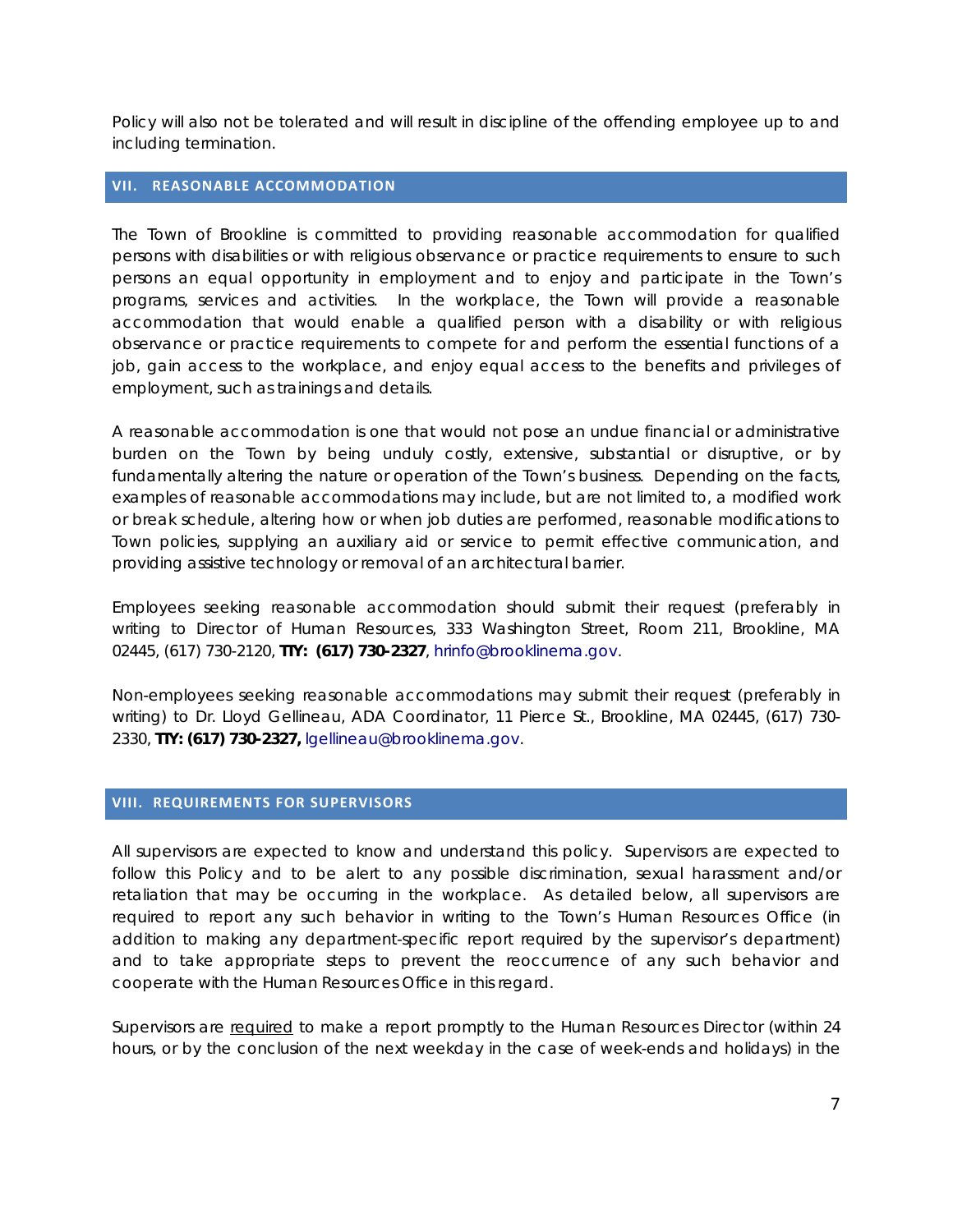event that they receive a complaint or report, or observe or otherwise become aware of an alleged or perceived violation of this Policy, even if they believe the complaint or report is without merit. (They must also make any other report to other personnel as may be required by their supervisors, such as a report within a Department to the chain-of-command.)

Supervisors must maintain the confidentiality of all reports of discrimination, sexual harassment, and retaliation, except as is necessary to report such conduct to Human Resources, to respond to any legal and/or administrative proceedings or investigations arising out of the discrimination report, or as otherwise directed by Human Resources. Supervisors may not investigate claims of alleged discrimination, sexual harassment and/or retaliation unless and as directed to do so by the Human Resources Department.

Supervisors found to have tolerated, condoned or failed to promptly report discrimination, sexual harassment and/or retaliation, as defined by this Policy, will be subject to discipline up to and including termination.

No supervisors shall engage in a dating, romantic or sexual relationship with an employee who reports to the supervisor.

#### **IX. FILING A COMPLAINT FOR DISCRIMINATION, SEXUAL HARASSMENT OR RETALIATION**

Anyone experiencing or observing discrimination, sexual harassment and/or retaliation is encouraged (supervisors are required) to report such conduct as outlined in this Policy. All reports of discrimination, sexual harassment or retaliation shall be kept in confidence, except as is necessary to investigate the complaint, take any necessary corrective action, address any appeal under this policy, and respond to or conduct any legal and/or administrative proceedings related to the alleged discrimination, sexual harassment or retaliation.

#### FILING A COMPLAINT WITHIN THE TOWN

If you believe that you have been subjected to discrimination, sexual harassment and/or retaliation, you are encouraged and have the right to file a complaint with the Town. This may be done in writing or orally. If you would like to file a complaint you may do so by contacting:

Director, HR Brookline Town Hall Human Resources Office 333 Washington St., 2nd Floor, Brookline tel: (617) 730-2120  **TTY: (617) 730-2327** hrinfo@brooklinema.gov

(Listing continued)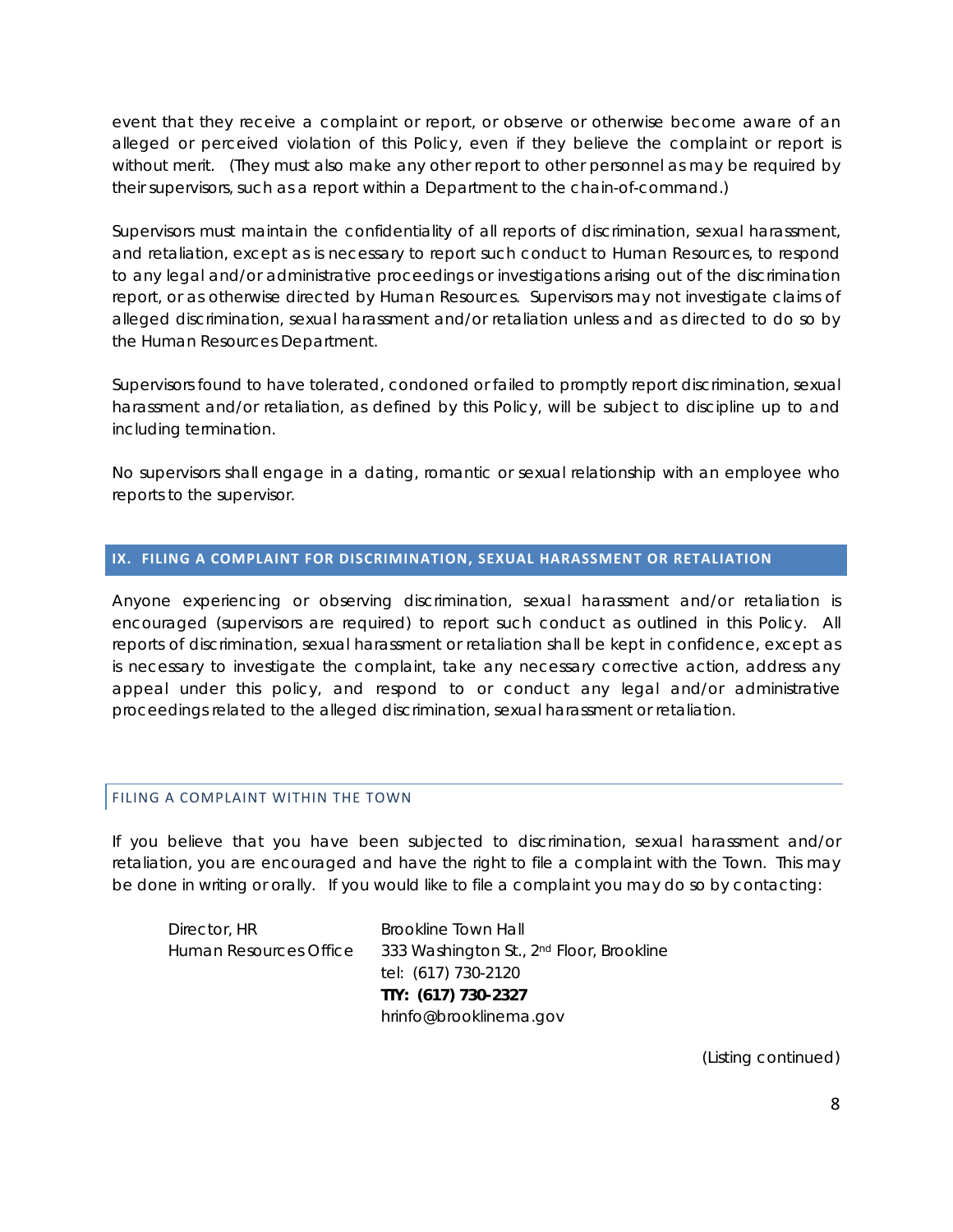| <b>Assistant Director, HR</b> | <b>Brookline Town Hall</b>                           |  |  |
|-------------------------------|------------------------------------------------------|--|--|
| Human Resources Office        | 333 Washington St., 2 <sup>nd</sup> Floor, Brookline |  |  |
|                               | tel: (617) 730-2120                                  |  |  |
|                               | TTY: (617) 730-2327                                  |  |  |
|                               | hrinfo@brooklinema.gov                               |  |  |
| Director, DICR                | Stephen Glover Train Memorial Public Health Center   |  |  |
| Dr. Lloyd Gellineau           | 11 Pierce St., Brookline                             |  |  |
| Diversity, Inclusion          | tel: (617) 730-2330                                  |  |  |
| And Comm Relations            | fax: (617) 730-2388                                  |  |  |
|                               | TTY: (617) 730-2327                                  |  |  |
|                               | lgellineau@brooklinema.gov                           |  |  |

These individuals are also available to discuss any concerns you may have, and to provide information to you about this policy and our complaint process. In addition, employees may contact any of the Town of Brookline's supervisors regarding this policy and the complaint process.

#### FILING A COMPLAINT WITH FEDERAL AND STATE AGENCIES

In addition to or in place of the above, if you believe you have been subjected to discrimination, sexual harassment and/or retaliation, you may file a formal complaint with either or both of the government agencies set forth below. Using the Town's internal complaint process does not prohibit you from filing a complaint with these agencies, nor must you file a complaint with the Town in order to file a complaint with these agencies. Each of the agencies below has a deadline of 300 days from the alleged discriminatory act for filing a claim.

- 1. The United States Equal Employment Opportunity Commission (EEOC): One Congress Street, 10th Floor Boston, MA 02114, (617) 565-3200. TTY: (800) 669- 6820.
- 2. The Massachusetts Commission Against Discrimination (MCAD):
	- a. Boston Office: One Ashburton Place, Rm. 601, Boston, MA 02108, (617) 994-6000, TTY: (617) 994-6196.
	- b. New Bedford Office: 800 Purchase Street, Room 501, New Bedford, MA 02740, (508) 990-2390.
	- c. Springfield Office: 424 Dwight Street, Rm. 220, Springfield, MA 01103, (413) 739-2145.
	- d. Worcester Office: Worcester City Hall, 455 Main Street, Room 100, Worcester, MA 01608, (508) 799-8010.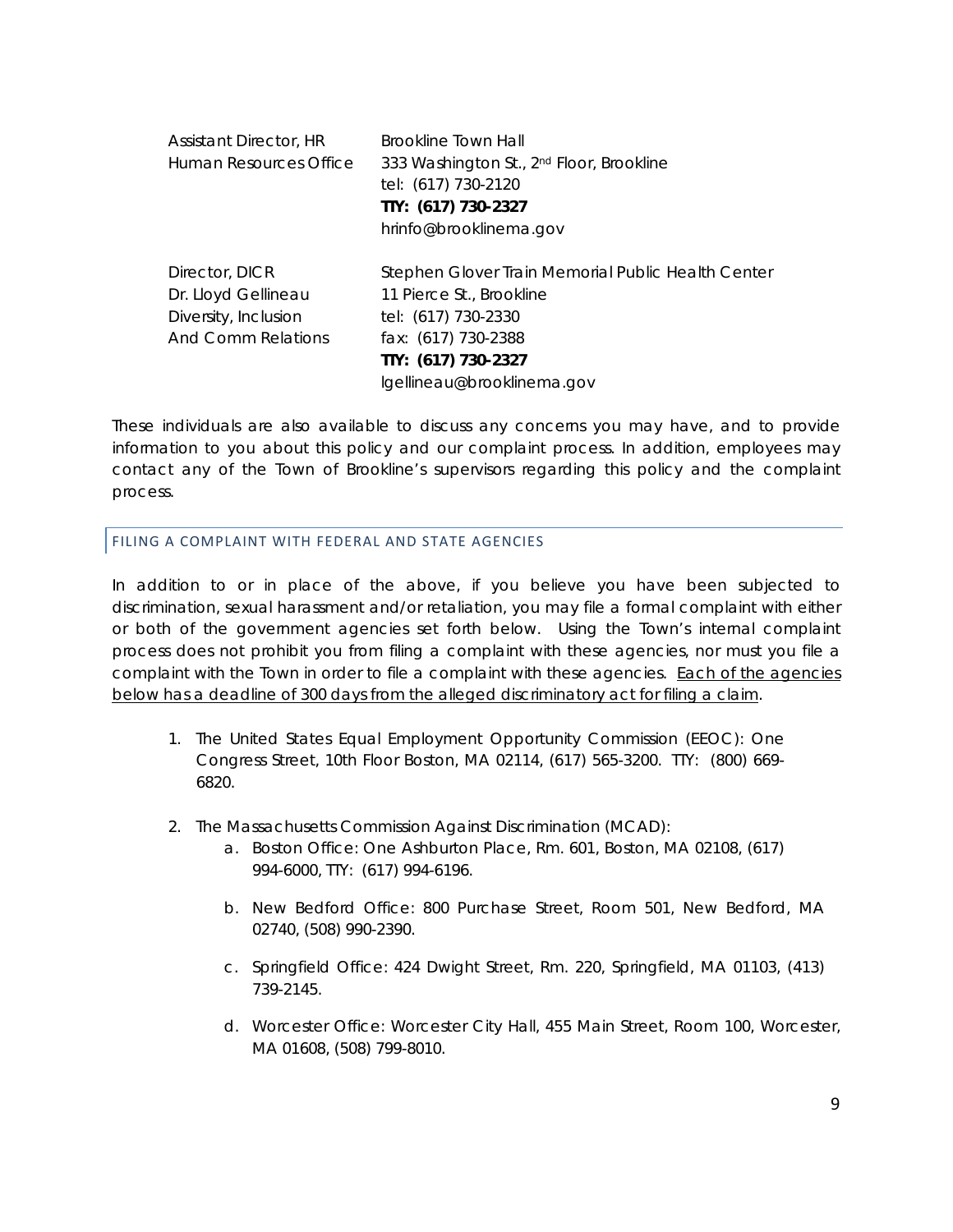#### **X. INVESTIGATIONS FOR DISCRIMINATION, SEXUAL HARASSMENT OR RETALIATION**

The Town recognizes that the question of whether a particular course of conduct constitutes a violation of this Policy requires a factual determination. Therefore all complaints and reports of alleged discrimination, sexual harassment and/or retaliation will be investigated by the Town. Depending on the allegations and circumstances, the Town may need to investigate a complaint even where a complainant asks the Town not to do so.

#### INVESTIGATORY PROCESS

All Investigations will be conducted by the Human Resources Office or its designee. The Human Resources Office for the Town of Brookline shall record the complaint using the policy's Complaint Intake Form, when possible, and shall promptly investigate all allegations of discrimination, sexual harassment or retaliation in a fair and thorough manner. (Attachment 1)

Each investigation shall begin with an initial, fact-finding phase and will be followed by a full and thorough investigatory phase. There shall be a presumption that each claim filed shall be investigated. In rare instance, where the fact-finding stage reveals that the complainant is not stating an actionable claim under the policy<sup>4</sup>, a complete investigation is not required, but a written report shall be made documenting the matter. Further, attempts should be made to counsel the employee and to work with their department to address their concerns that fall outside this policy.

The Town requests that the following general information be included in a complaint or report:

- $\bullet$  the name of the alleged victim(s) and offender(s);
- a detailed description of the alleged offending conduct;
- the date(s) of the alleged offending conduct; and
- the name(s) and any known contact information of any witness(es).

The investigation will include, as appropriate, private interviews with the person filing the complaint, the person alleged to have committed the discrimination, sexual harassment and/or retaliation and relevant witnesses. The employee being interviewed may request to have an individual or representative accompany them to the interview. The individual may be present for support but shall not speak for the interviewee or otherwise participate in the interview.

<sup>4</sup> There may be certain instances, such as pending litigation, where Town Counsel or designee determines in writing for good cause that an exception may be made to the general rule that all complaints will be internally investigated.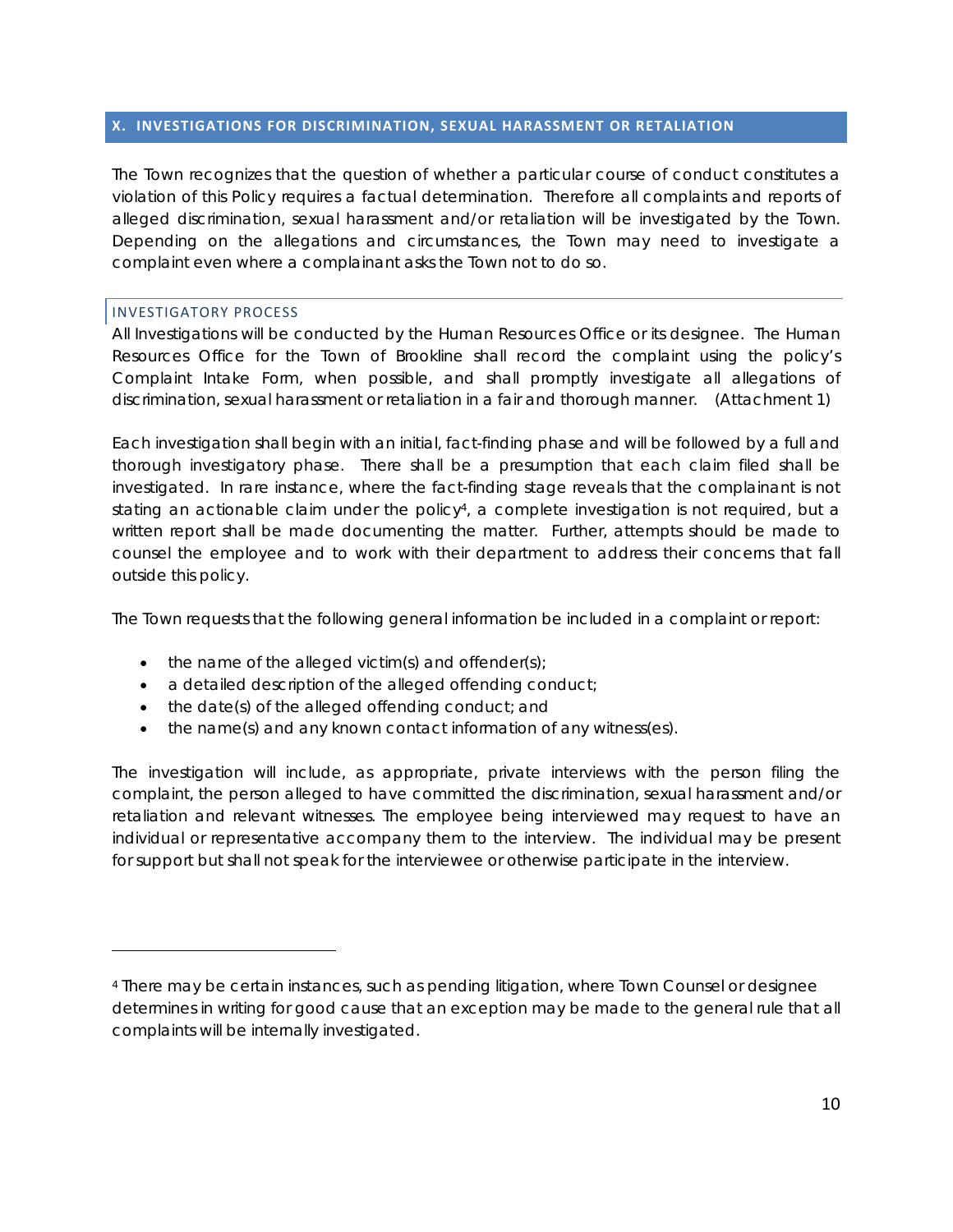The Town will protect the confidentiality of allegations and of the investigation and resolution to the extent possible. Such information will only be shared with those who may reasonably be expected to need such information to investigate and respond to the complaint or report and to process any appeal, take any necessary corrective action and respond to or conduct any legal and/or administrative proceedings arising out of the discrimination, sexual harassment or retaliation report.

The investigatory process shall be completed within 30 days of the date the complaint is reported or made. If an extension is required to investigate the matter fully, e.g., a key witness is unavailable or additional facts are discovered, then the investigator shall request an extension to the Town Administrator and/or Town Counsel or designee and may be granted for good cause. New allegations of discrimination, sexual harassment or retaliation that come to light in the course of an investigation shall also be investigated consistent with this policy. If the extension is approved, the investigator shall notify the complainant and/or supervisor reporter, as appropriate, of the expanded period. A final, confidential Investigatory report shall be issued within 10 business days of the completion of the investigation.

At the conclusion of an investigation, in addition to the confidential Investigatory Report, the Human Resources Director shall write a brief summary of the investigatory findings which include a general statement of the claim, a statement whether the policy was violated, and any recommended corrective action.<sup>5</sup> The summary will not have any confidential or identifying information, and shall be provided to the Town's Diversity Officer, the complainant, the supervisor reporter and, as appropriate, the subject of the complaint of the results of the Town's investigation and of any resolution, and provide them with the opportunity to ask any questions and communicate any concerns. If it is determined that a violation of this policy has occurred, the Town will act promptly to eliminate the offending conduct and impose appropriate corrective action as set forth below.

Resolution of complaints shall be made by the Human Resources Director and the appropriate department head in coordination with Town Counsel or designee. The Board of Selectmen will be consulted, as necessary, concerning action towards citizens or vendors found to have engaged in discrimination, sexual harassment or retaliation.

<sup>5</sup> Determinations regarding the question of the disclosure of investigatory reports or summaries shall be consistent with applicable law, including the Massachusetts Public Records Law and exemptions, after consultation with town Counsel.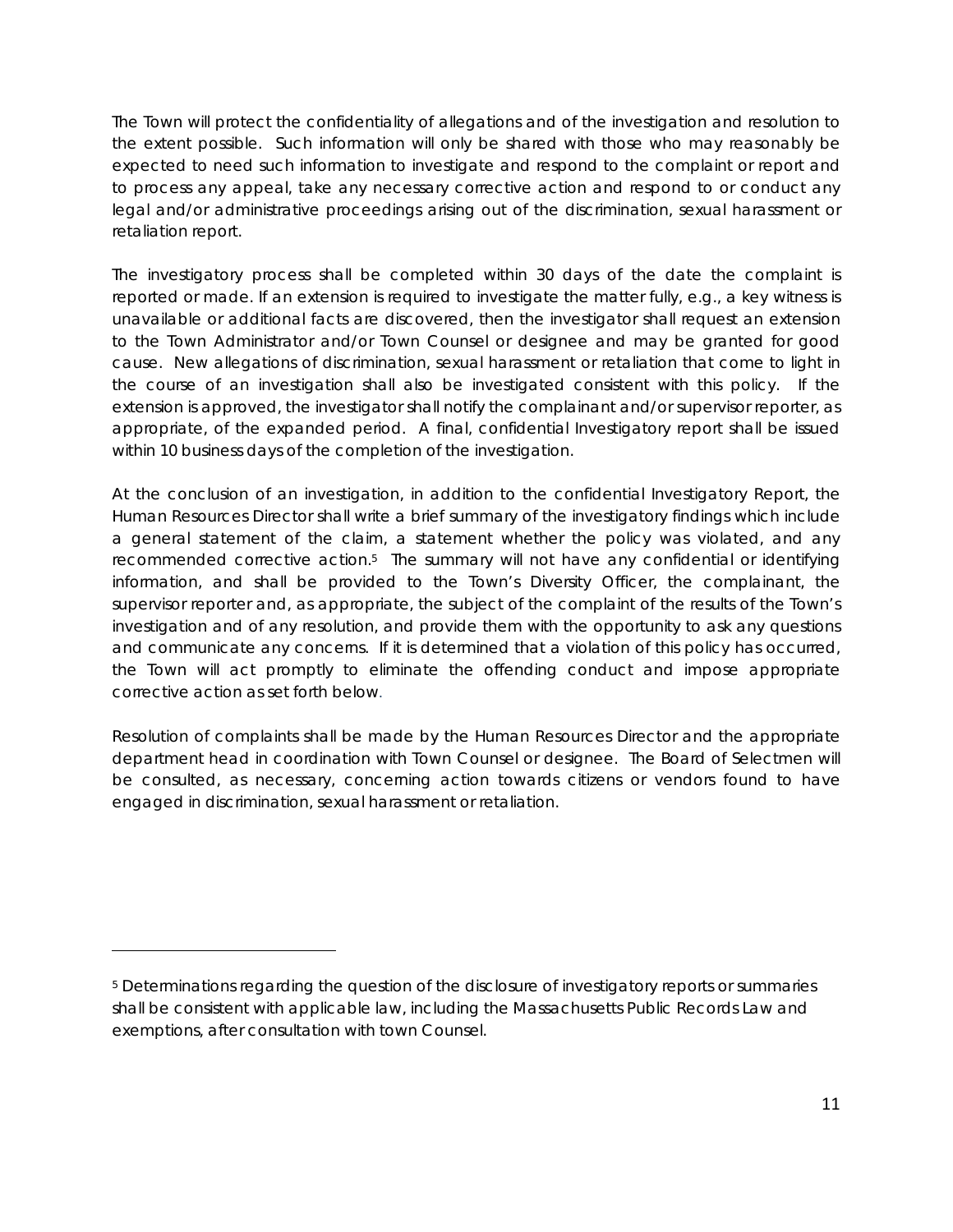#### APPEAL PROCESS

A person who is dissatisfied with a determination by the Human Resources Director may appeal the disposition to the Town of Brookline's Board of Selectmen by submitting a letter stating the reason(s) for the dissatisfaction and the desired outcome. The appeal must be filed with the Board of Selectmen's Office within 30 days of the release of the summary. An investigation or an appeal to the Board of Selectmen does not prevent a person from exercising any right to pursue a complaint with the federal and/or state agencies set forth herein.

Within 30 days of receipt of an appeal letter, the Board of Selectmen will schedule the appeal for a hearing. The hearing and the Board of Selectmen's deliberations shall be consistent with the state Open Meeting law. At the appeal hearing, the appellant shall have the right to address the Board with an informal statement. The appellant may also present up to three witnesses, each whom shall have the right to make a statement for no more than 5 minutes. By a majority vote, the Selectmen may permit additional eyewitnesses to make informal presentations or may extend the time for such presentation. The Human Resources department or designee shall also have these rights.

Following the hearing, the Board of Selectmen shall decide the appeal which shall be final within the Town of Brookline's process. In lieu of deciding the appeal, the Board may decide to refer the matter back for further investigation.

For good cause (which may include pending litigation), the Board of Selectmen may vote to decline an appeal, extend the 30-day deadline to schedule a hearing or designate a third party to hear and/or to decide the appeal.

#### **XI. CORRECTIVE ACTION**

The Town maintains a zero tolerance policy with respect to discrimination, sexual harassment and retaliation. This includes conduct by or against any Town employee in the workplace, and outside of the workplace when such conduct is associated with or could reasonably be expected to impact the workplace. Violations of this Policy will result in significant discipline, up to and including termination.

The Town of Brookline takes allegations of discrimination, sexual harassment and retaliation very seriously and will respond promptly to those complaints. When the Town determines that this Policy has been violated, the Town will act promptly to eliminate the conduct and impose any necessary corrective action. Such corrective action may include, but is not limited to, counseling, verbal or written warning, suspension, demotion, transfer or termination. Any discipline will be taken in accordance with applicable labor contracts (including all grievance provisions) and bylaws, as applicable.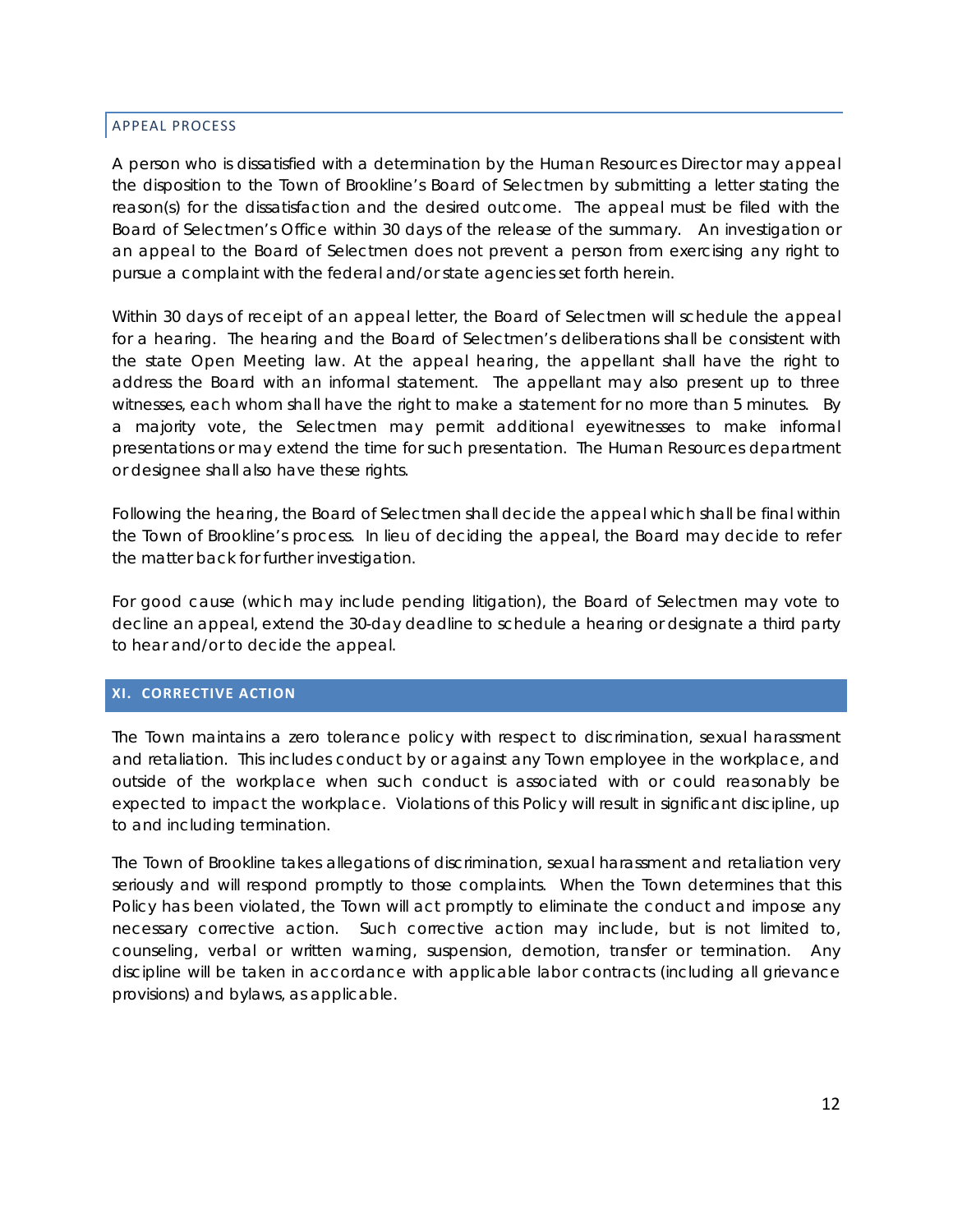Employees found to have knowingly made false accusations of or given knowingly false statements regarding discrimination, sexual harassment and/or retaliation will be disciplined up to and including termination.

Any citizen or any vendor of the Town found to have engaged in discrimination, sexual harassment or retaliation against Town employees will be dealt with by the appropriate department head, or by the Board of Selectmen.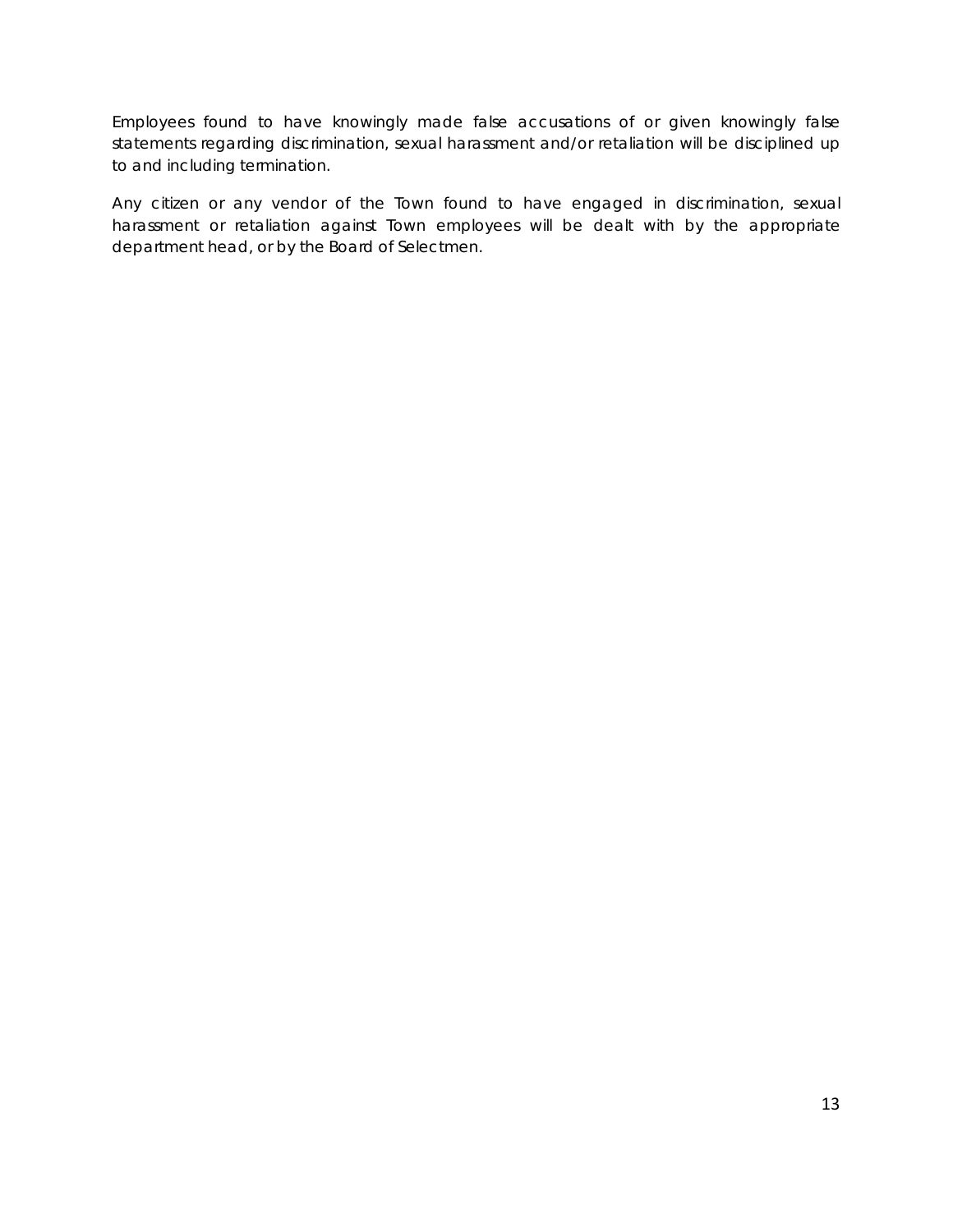

 **Town of Brookline, Massachusetts** 

 **HUMAN RESOURCES OFFICE** 

HR Use Only

Complaint Number

## **POLICY AGAINST DISCRIMINATION, SEXUAL HARASSMENT AND RETALIATION COMPLAINT INTAKE FORM**

## **INSTRUCTIONS FOR COMPLETION OF FORM:**

Please answer all questions completely - Please print all information legibly, type or in ink. If **additional space is needed, use the back page and separate sheets. Use separate sheets for the statements of witnesses accompanying the complainant.** 

This form may be filled out by a supervisor, a complainant (employee or non‐employee), by a member of the Human Resources office or by the Chief Diversity Officer.

If the individual filing the complaint is not the alleged victim, then the Human Resources Office will provide a copy of the completed complaint form to the alleged victim. Otherwise, the form is confidential and shall not be circulated or otherwise distributed except for purposes of performing the investigation.

| <b>COMPLAINANT INFORMATION: Please choose one of the following claimant categories and</b><br>1.<br>provide the following contact information. |  |  |  |  |
|------------------------------------------------------------------------------------------------------------------------------------------------|--|--|--|--|
| Complainant, Employee: $\square$ Complainant, Non-employee: $\square$ Supervisor $\square$                                                     |  |  |  |  |
| Commission/Committee Member $\square$ Other $\square$ (please specify _______________________)                                                 |  |  |  |  |
|                                                                                                                                                |  |  |  |  |
|                                                                                                                                                |  |  |  |  |
|                                                                                                                                                |  |  |  |  |
|                                                                                                                                                |  |  |  |  |
|                                                                                                                                                |  |  |  |  |
| 2. INCIDENT INFORMATION                                                                                                                        |  |  |  |  |
|                                                                                                                                                |  |  |  |  |
|                                                                                                                                                |  |  |  |  |
| 14                                                                                                                                             |  |  |  |  |
|                                                                                                                                                |  |  |  |  |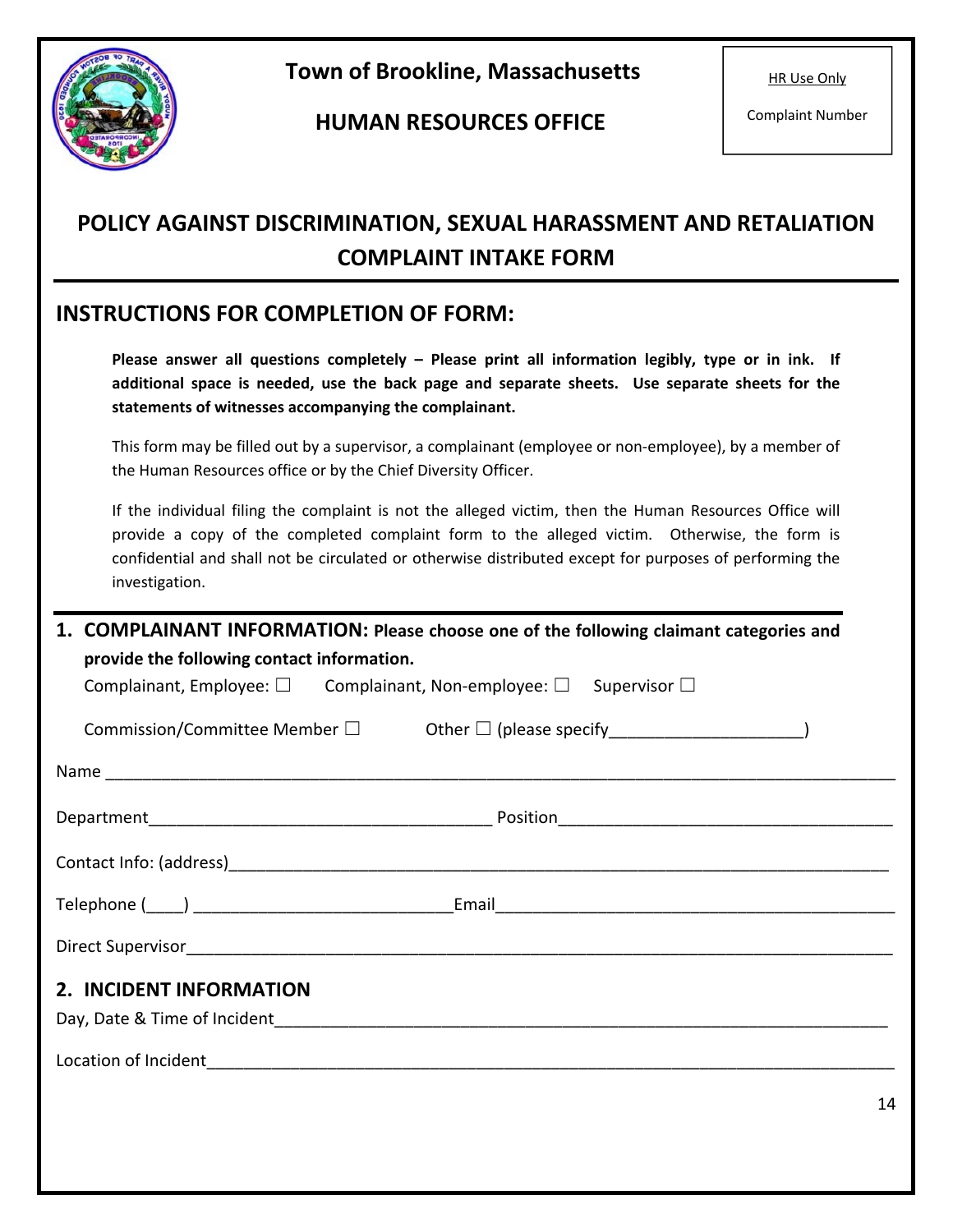| Relationship with alleged offender, if any, e.g., co-worker, neighbor<br>and the management contains and the management contained the management of the management of the management o        |
|-----------------------------------------------------------------------------------------------------------------------------------------------------------------------------------------------|
| 3. WITNESS INFORMATION - Please identify all witnesses (for example, eyewitnesses) whom you<br>believe possess information relevant to the complaint including contact information, if known. |
|                                                                                                                                                                                               |
|                                                                                                                                                                                               |
|                                                                                                                                                                                               |
|                                                                                                                                                                                               |
|                                                                                                                                                                                               |
|                                                                                                                                                                                               |
|                                                                                                                                                                                               |
|                                                                                                                                                                                               |
| Description If Not Identified (Including Clothing) or other information that will assist with identifying                                                                                     |
|                                                                                                                                                                                               |
|                                                                                                                                                                                               |
|                                                                                                                                                                                               |
|                                                                                                                                                                                               |
|                                                                                                                                                                                               |
| Description If Not Identified (Including Clothing) or other information that will assist with identifying                                                                                     |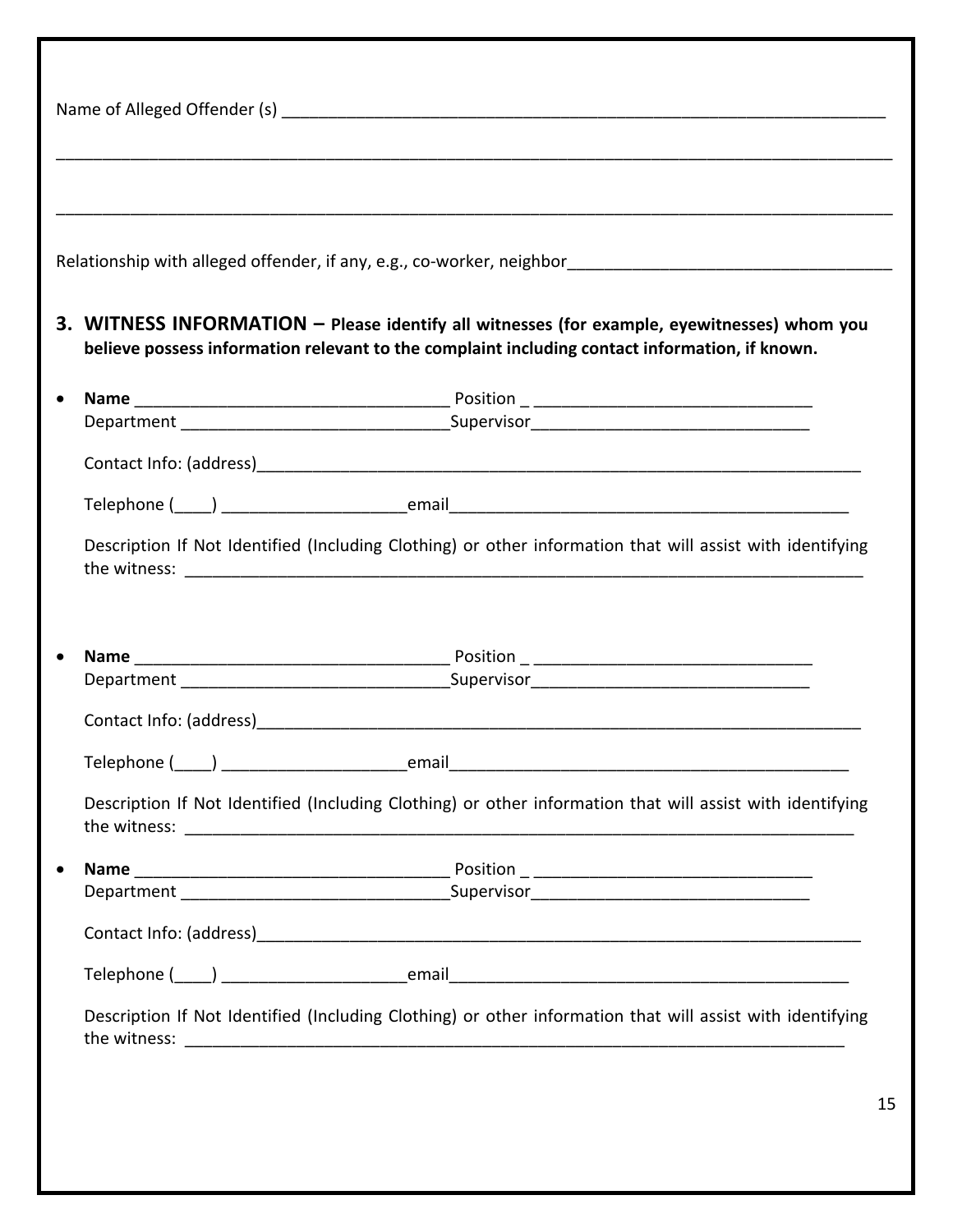## **You may include additional pages as necessary**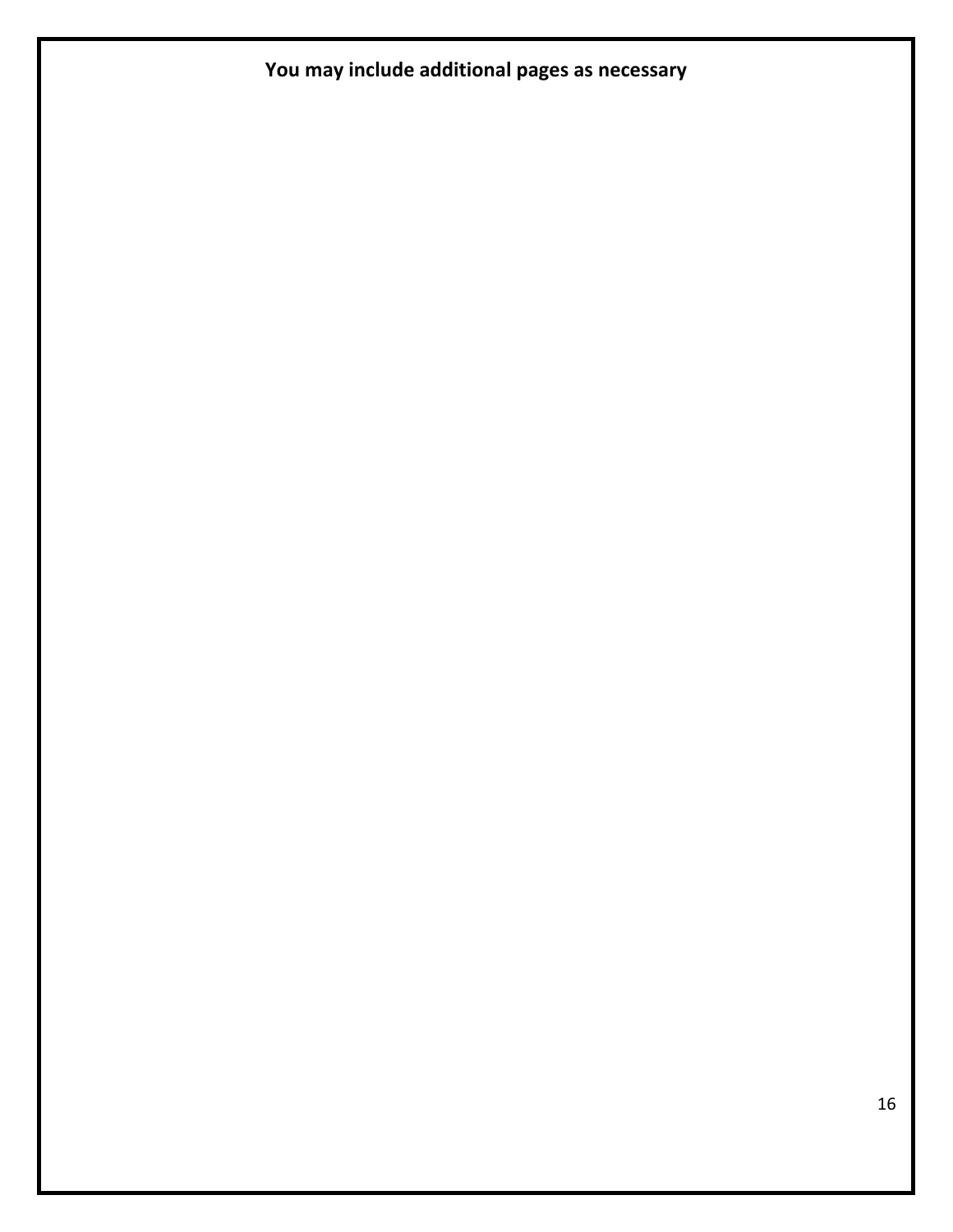### **4. CONFIDENTIALITY**

Please specify any information that you wish the Department to maintain confidentially, to the extent doing so is permissible under the law.

\_\_\_\_\_\_\_\_\_\_\_\_\_\_\_\_\_\_\_\_\_\_\_\_\_\_\_\_\_\_\_\_\_\_\_\_\_\_\_\_\_\_\_\_\_\_\_\_\_\_\_\_\_\_\_\_\_\_\_\_\_\_\_\_\_\_\_\_\_\_\_\_\_\_\_\_\_

### **5. INCIDENT NARRATIVE**

Describe incident in detail giving specific times, dates, locations, witnesses, conversations and actions.

|                                                      | If you have previously provided a written narrative of the incident, (i.e. email or letter of the incident), do you wish this |
|------------------------------------------------------|-------------------------------------------------------------------------------------------------------------------------------|
| submission to serve as your narrative: Yes $\square$ | No II                                                                                                                         |

If no, please provide an incident narrative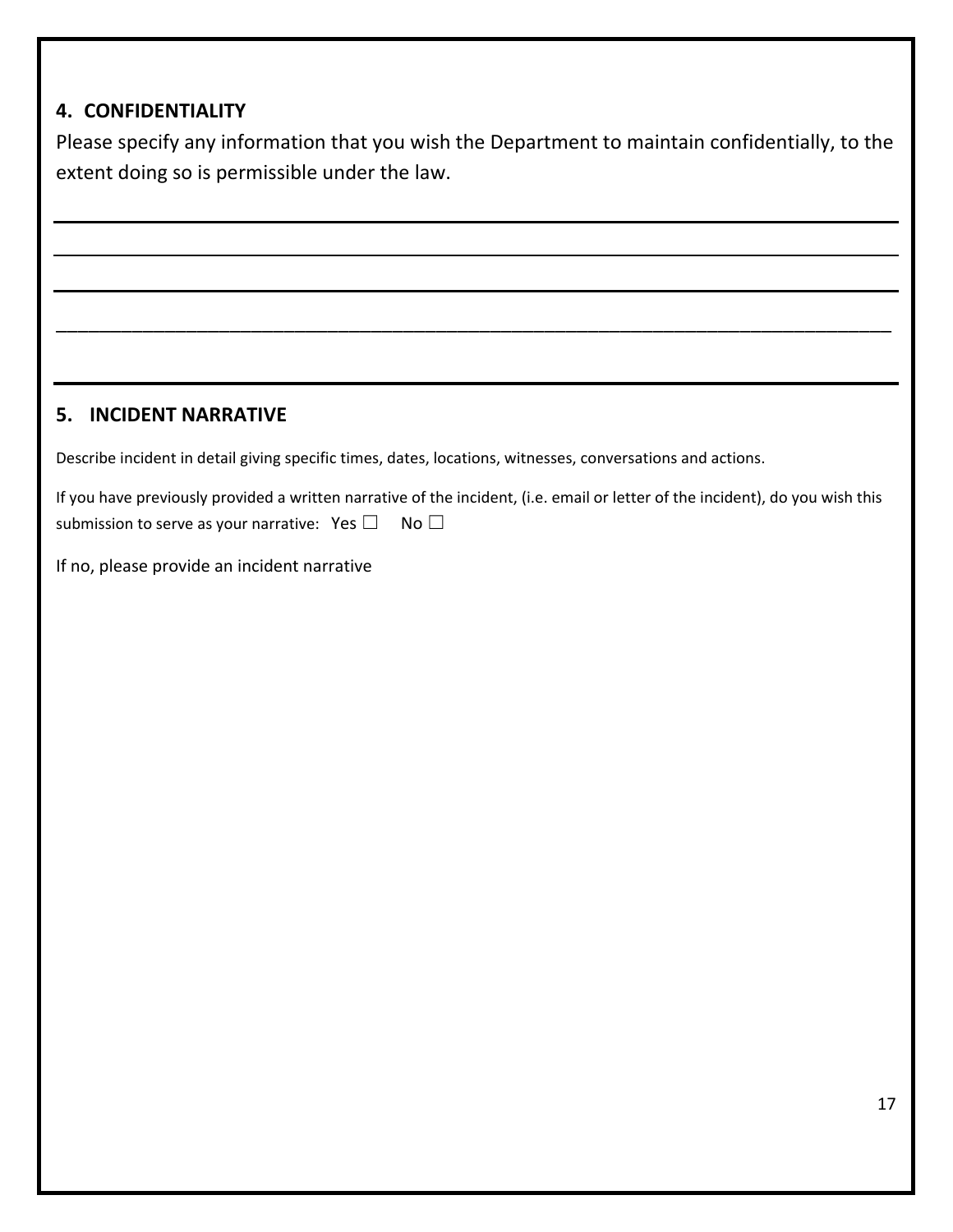| You may attach additional sheets. Please sign and date each additional sheet.                                                                                                                                                                    |                   |                                                                                   |  |  |
|--------------------------------------------------------------------------------------------------------------------------------------------------------------------------------------------------------------------------------------------------|-------------------|-----------------------------------------------------------------------------------|--|--|
| RESOLUTION – What resolution are you seeking?<br>6.                                                                                                                                                                                              |                   |                                                                                   |  |  |
|                                                                                                                                                                                                                                                  |                   |                                                                                   |  |  |
|                                                                                                                                                                                                                                                  |                   |                                                                                   |  |  |
|                                                                                                                                                                                                                                                  |                   |                                                                                   |  |  |
|                                                                                                                                                                                                                                                  |                   |                                                                                   |  |  |
| SIGNATURE OF COMPLAINANT<br>7.                                                                                                                                                                                                                   |                   |                                                                                   |  |  |
|                                                                                                                                                                                                                                                  |                   | Willing to sign $\square$ Refused to sign $\square$ Unavailable to sign $\square$ |  |  |
| I hereby acknowledge that I have read this completed Policy Against Discrimination, Sexual Harassment and<br>Retaliation Complaint Intake Form and that the statements and information contained herein are true to the<br>best of my knowledge. |                   |                                                                                   |  |  |
|                                                                                                                                                                                                                                                  |                   | Date <b>Date</b>                                                                  |  |  |
| FOR HUMAN RESOURCES DEPARTMENT USE ONLY                                                                                                                                                                                                          |                   |                                                                                   |  |  |
| <b>INTAKE INFORMATION</b>                                                                                                                                                                                                                        |                   |                                                                                   |  |  |
| How Complaint Received: In-Person $\square$ Telephone $\square$ Mail $\square$ E-mail $\square$                                                                                                                                                  |                   |                                                                                   |  |  |
|                                                                                                                                                                                                                                                  |                   |                                                                                   |  |  |
| Location where complaint filed: Human Resources Office $\Box$ Diversity Inclusion Community Relations Office $\Box$                                                                                                                              |                   |                                                                                   |  |  |
| Verbal explanation of complaint procedures provided to Complainant: Yes $\Box$ No $\Box$ N/A $\Box$                                                                                                                                              |                   |                                                                                   |  |  |
| Anti-Discrimination Policy provided to Complainant: Yes $\Box$ No $\Box$ In Person $\Box$ US Mail $\Box$ E-mail $\Box$                                                                                                                           |                   |                                                                                   |  |  |
| Classification of complaint (HR Director)r):                                                                                                                                                                                                     |                   |                                                                                   |  |  |
| _Discrimination                                                                                                                                                                                                                                  |                   | _ Gender Identity                                                                 |  |  |
| Harassment                                                                                                                                                                                                                                       | __ Race/Ethnicity | $\_\$ Age (40+)                                                                   |  |  |
| _Retaliation                                                                                                                                                                                                                                     | National Origin   | __ Disability                                                                     |  |  |
|                                                                                                                                                                                                                                                  | _Gender           | _ Sexual Orientation                                                              |  |  |
|                                                                                                                                                                                                                                                  |                   |                                                                                   |  |  |